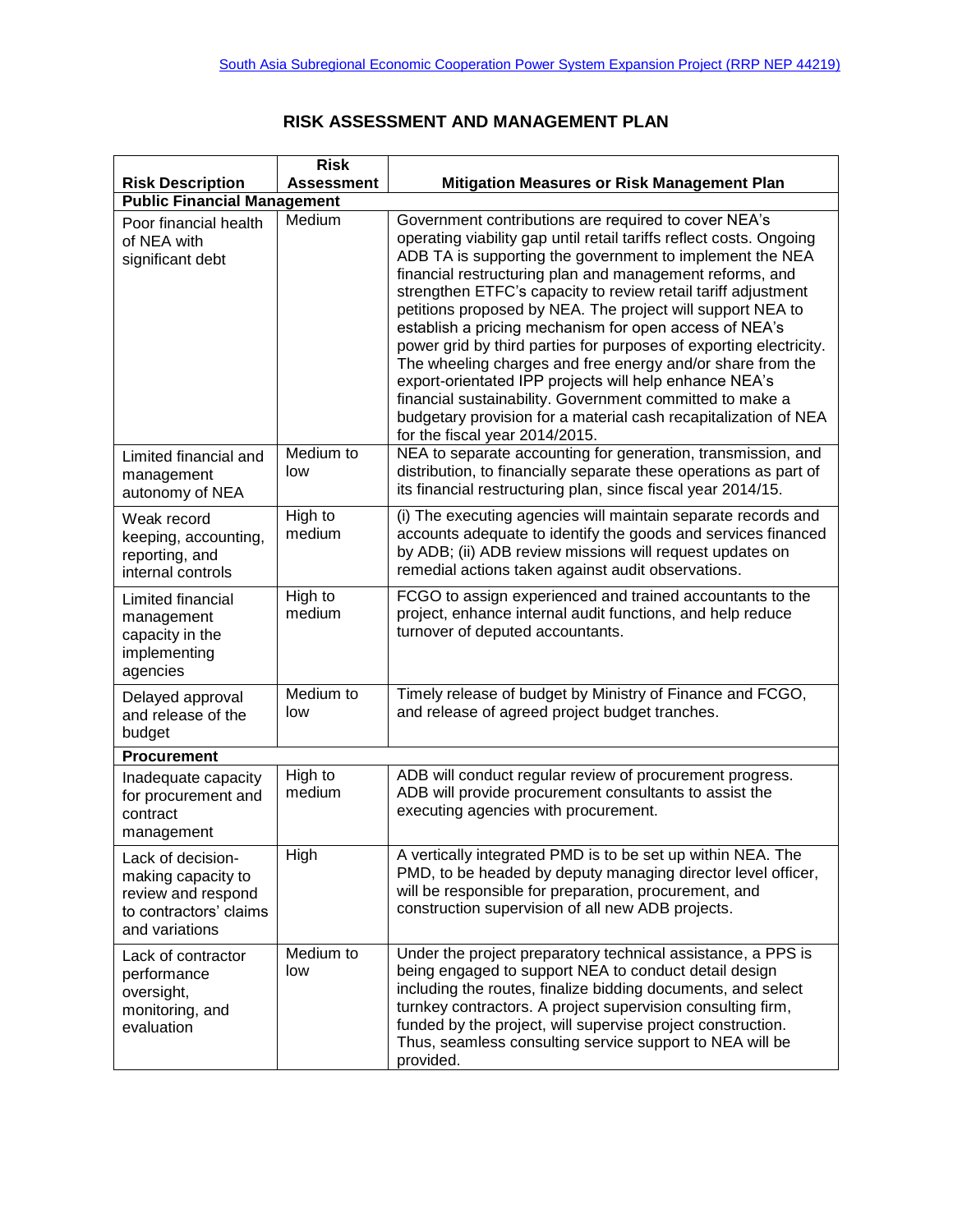| <b>Risk Description</b>                                                                        | <b>Risk</b><br>Assessment | <b>Mitigation Measures or Risk Management Plan</b>                                                                                                                                                                                                                                                                                                                                                                                                                                                                                                                                                                                                                                                                                                                                                                                                                                   |
|------------------------------------------------------------------------------------------------|---------------------------|--------------------------------------------------------------------------------------------------------------------------------------------------------------------------------------------------------------------------------------------------------------------------------------------------------------------------------------------------------------------------------------------------------------------------------------------------------------------------------------------------------------------------------------------------------------------------------------------------------------------------------------------------------------------------------------------------------------------------------------------------------------------------------------------------------------------------------------------------------------------------------------|
| <b>Escalation of costs</b><br>due to contract<br>variation and<br>renegotiation                | Medium to<br>low          | Contract variations require pre-approval of ADB. (NEA notes<br>that recent bids for transmission projects have been lower than<br>estimates and expects that some loan savings will<br>materialize.)                                                                                                                                                                                                                                                                                                                                                                                                                                                                                                                                                                                                                                                                                 |
| Noncompliance with<br>set rules and laws,<br>including delivery of<br>substandard<br>equipment | High to<br>medium         | Dialogue with NEA and line ministries to consider establishing<br>predelivery inspection and/or test laboratory for equipment at<br>time of purchase; third party inspections can be conducted as<br>an interim alternative.                                                                                                                                                                                                                                                                                                                                                                                                                                                                                                                                                                                                                                                         |
| Corruption                                                                                     |                           |                                                                                                                                                                                                                                                                                                                                                                                                                                                                                                                                                                                                                                                                                                                                                                                                                                                                                      |
| Financial<br>irregularities and<br>misuse of funds                                             | Medium                    | PMD to investigate outstanding audit observations and take<br>relevant action. Commission for the Investigation of Abuse of<br>Authority is expected to maintain vigilance over NEA<br>operations. Further, (i) strict financial management with full<br>adherence to monitoring and reporting systems; (ii) strict<br>compliance with local laws and procurement regulations and<br>guidelines published by the Department of Public Finance;<br>(iii) financial audit by the Auditor General's Office of all<br>subprojects; and (iv) random and independent spot checks of<br>implementation by ADB, will be applied. Furthermore, NEA<br>and AEPC will each maintain a project website that will be<br>updated regularly and include (i) bidding procedures, bidders,<br>and contract awards; (ii) use of the funds disbursed under the<br>project; and (iii) physical progress. |
| <b>Other Risks</b>                                                                             |                           |                                                                                                                                                                                                                                                                                                                                                                                                                                                                                                                                                                                                                                                                                                                                                                                                                                                                                      |
| Natural disaster, and<br>geological conditions<br>cause unexpected<br>construction delays      | Medium                    | Routing and siting of facilities follows good engineering<br>practice to minimize risks posed by exposure to natural<br>hazards. Detailed design to anticipate 50-year events within<br>20-year design lifetime.                                                                                                                                                                                                                                                                                                                                                                                                                                                                                                                                                                                                                                                                     |
| ROW issues cause<br>construction delays                                                        | Medium to<br>high         | The (PPS will help NEA finalize the design including route of<br>lines, footing and foundations of towers and substations, and<br>ROW. The PPS will also help NEA update and implement a<br>resettlement plan.                                                                                                                                                                                                                                                                                                                                                                                                                                                                                                                                                                                                                                                                       |
| Frequent staff<br>turnover and<br>administrative<br>indiscipline                               | Medium to<br>low          | The staff of PMD will be full time. In additional to salaries,<br>bonuses will be provided based on performance.                                                                                                                                                                                                                                                                                                                                                                                                                                                                                                                                                                                                                                                                                                                                                                     |
| Associated<br>generation capacity<br>is not commissioned<br>according to<br>schedule           | Medium                    | Construction of transmission lines and substations requires<br>less than 3 years versus more than 3 years for associated<br>generation construction. Transmission subprojects have been<br>identified and packaged according to ongoing generation<br>development with transmission construction beginning<br>6 months after construction commences on associated<br>generation facilities.                                                                                                                                                                                                                                                                                                                                                                                                                                                                                          |
| Weak<br>implementation<br>capacity of AEPC for<br>large-scale projects                         | High                      | A two-tier implementation structure will be adopted. The<br>project implementation consultants will support the central<br>Project Implementation Unit, while regional service centers<br>and social mobilizers will support AEPC at the field level.<br>Subprojects are implemented through turnkey contracts.                                                                                                                                                                                                                                                                                                                                                                                                                                                                                                                                                                      |